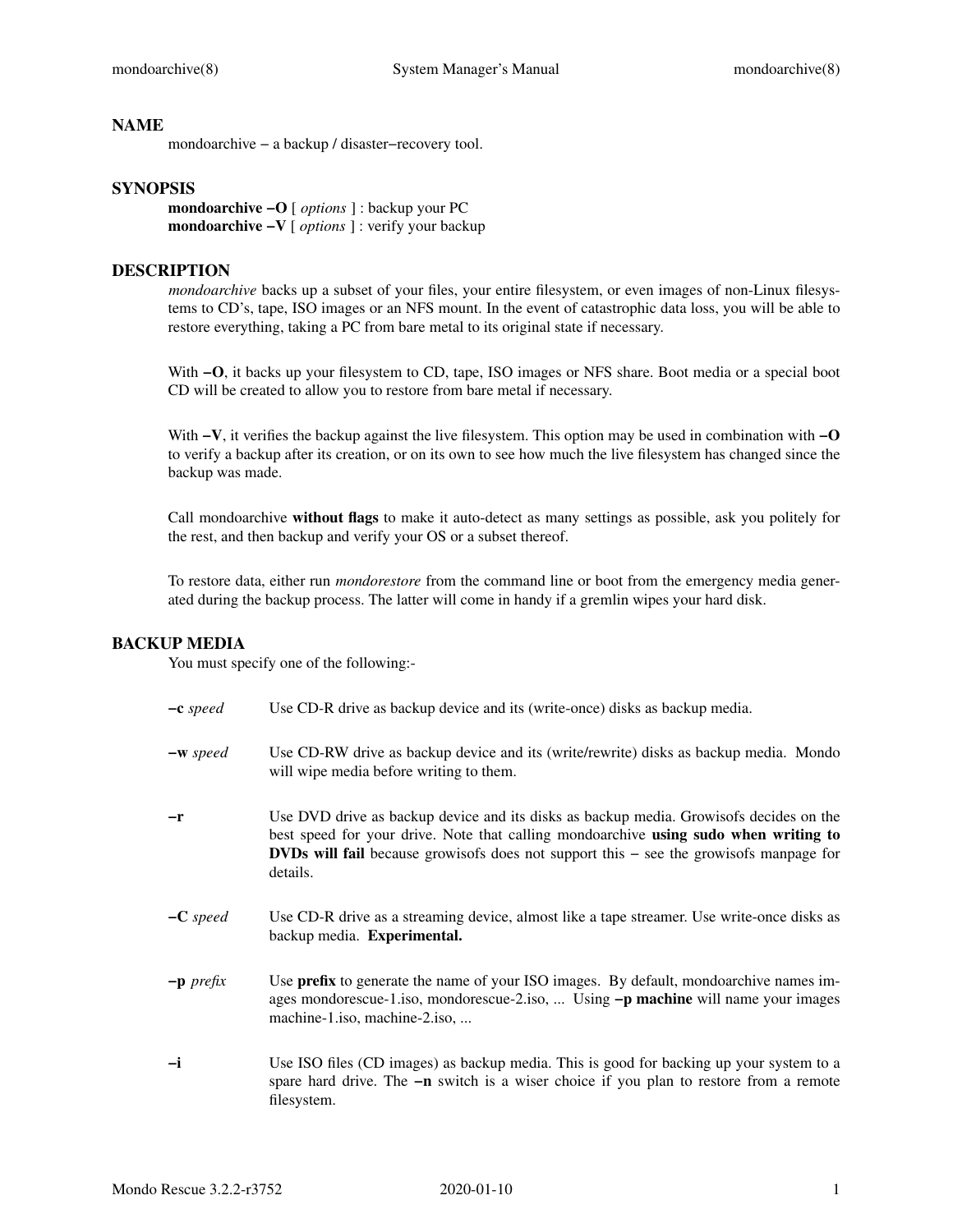- **−n** *mount* Use files residing on a remote share as backup media. *mount* is the remote mount-point, e.g. 'nfs://192.168.1.3/home/nfs' for my file server. If not mounted, mondoarchive will do it for you. So nice ;-) If your NFS server only accept write from a backup user, you may specify it with the syntax: **nfs://user@machine/mount/path** and mondoarchive will try to do its best to support it. Other protocols are available such as sshfs for fuse SSH based filesystem mount, with the same syntax e.g. 'sshfs://user@192.168.1.3/home/nfs' and smbfs (aka cifs) for SaMBa or Windows based filesystem mount.
- **−t** Use tape streamer as backup device and its tapes as backup media.
- **−U** Use a generic USB device as backup device. Use this if you want to write your backup to a USB key or USB disk, which will be make bootable. The USB device should be attached to the system in order for this to work and its device name passed to the **−d** option. Do not use the partition name, but the raw device name (/dev/sda e.g.) **WARNING: All the data on the related device will be removed.**
- **−u** Use a generic streaming device as backup device. Use this if you want to write your backup to a device that is not directly support by mondoarchive. This will send the data directly to a raw device. **For experienced users only.**

# **MAJOR OPTIONS**

**−D** Make a differential backup: examine the filesystem and find which files have changed since the last full backup was carried out. Backup only those files.

- **−E***"dir|..."* Exclude dir(s) from backup. The dirs should be separated with a pipe and surrounded by quotes. This is the prefered and recommended option when doing partial archiving. Note that mondo automatically excludes removable media (/mnt/floppy, /mnt/cdrom, /proc, /sys, /run, /tmp). For example, if you are backing up to an NFS mount but you do not want to include the contents of the mount in a backup, exclude your local mount-point with this switch. It will also work with partitions, e.g. /dev/sdd4 if you have a peculiar SCSI zip drive which insists on showing up in the mountlist. NB: If you exclude /dev/sdd4 then the /dev entry itself will still be backed up, even though the mountlist entry will be suppressed. N.B.: If you specify a directory with a final / its content will be archived so it won't do what you expect. You may also specify full disk device to this option as with −E "/dev/sda|/dev/cciss/c0d0" N.B.: If for example you have a disk /dev/mapper/vgsan-lvdir mounted on a /mnt mountpoint excluding the /dev/mapper/vgsan-lvdir device prevents mondorestore to touch the LVM structure of this device at restore time (no  $pv|vg|$ lvcreate will occur). However, if you exclude the mount point /mnt, the LVM structure will be recreated at restore time. ALL DATA WILL THEN BE LOST ON THIS DEVICE. Use what is required for your configuration.
- **−I***"dir|..."* Include dirs(s) in backup. The dirs should be separated with a pipe and surrounded by quotes. This option is mainly used to perform tests in order to reduce the time taken by the archiving operation. The default backup dir is "/" but you may specify alternatives, e.g. −I "/home|/etc" to override that. You may also specify full disk device to this option as with −I "/dev/sda|/dev/cciss/c0d0" N.B.: When using the **−I** option with the **−E** option, the −E content should be subdirectories of those mentioned in the −I only, as −I takes precedence.
- **−J** *file* Specify an explicit list of files and directories to include in a plain text file, one item (file or directory) per line. Beware that directories placed in that file are not managed recursively contrary to what is done with the −I option.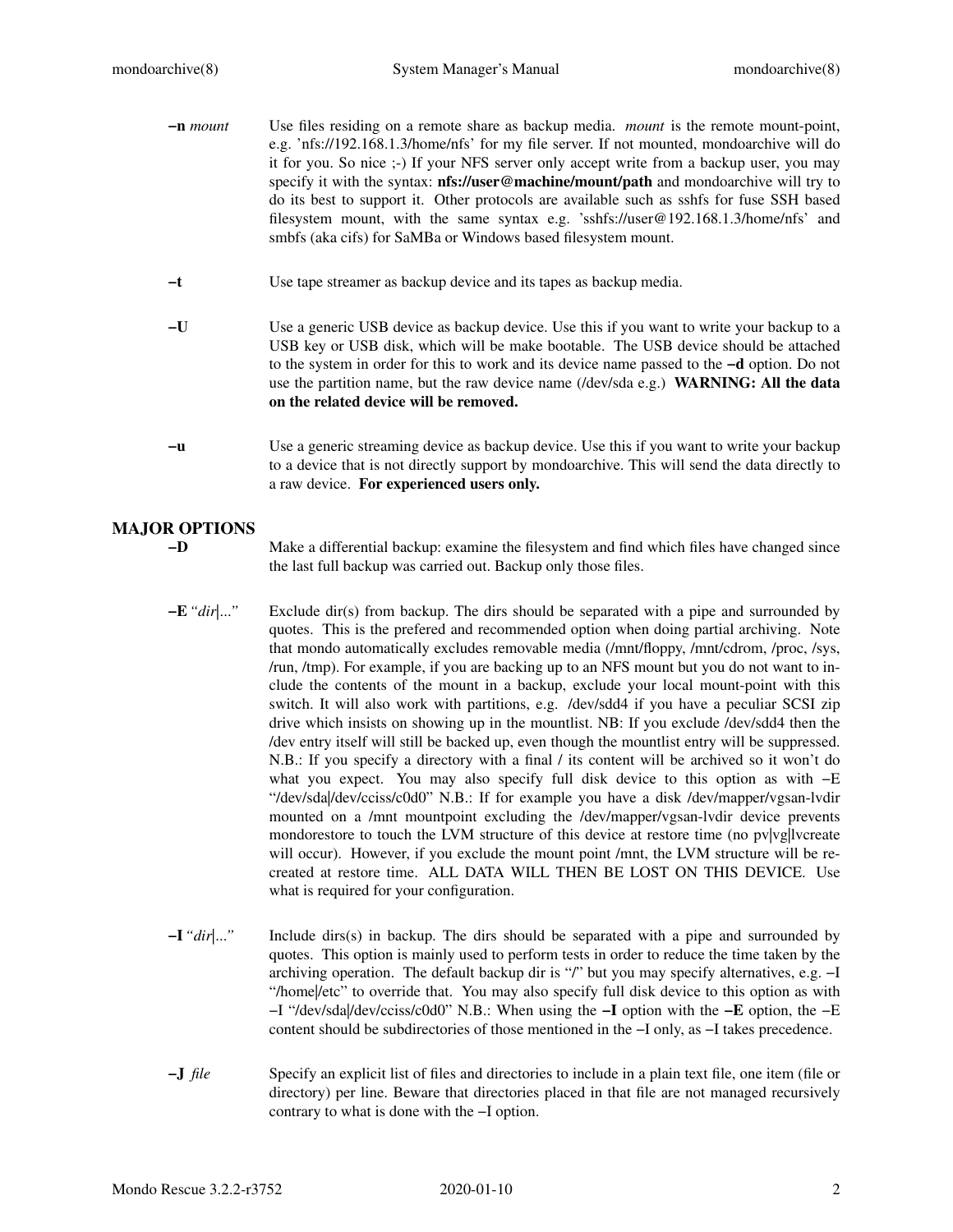- **−N** Exclude all mounted network filesystems. This currently means NFS, SMB, Coda, MVFS, AFS OCFS and Netware. In other words, only backup the local hard disk(s).
- **−d** *dev|dir* Specify the backup device (CD/tape/USB) or directory (NFS/ISO). For CD-R[W] drives, this is the SCSI node where the drive may be found, e.g. '0,1,0'. For tape users, this is the tape streamers /dev entry, e.g. '/dev/st0'. For USB users, this is the device name of your key or external disk. For ISO users, this is the directory where the ISO images are stored. For NFS users, this is the subdirectory under the NFS mount where the backups are stored. The default for ISO and NFS is '/var/cache/mondo'.
- **−g** GUI mode. Without this switch, the screen output of mondoarchive is suitable for processing by an 'expect' wrapper, enabling the user to backup nightly via a cron job. However, if you want to run this program with an attractive but non-cron-friendly interface then use '−g'.
- **−k** *path* Full path name of the kernel to use. Generally your native kernel should be found and work appropriately. Otherwise, you may use this option to point to another one. E.g. '−k /boot/myvmlinuz'.
- **−m** Manual (not self-retracting) CD trays are often found on laptops. If you are a laptop user, your CD burner has BurnProof technology or you experience problems with mondo then please call mondoarchive with this switch.
- **−o** Use OBDR (One Button Disaster Recovery) type of tapes. By default, tapes are not bootable. With this flag, tape will be made bootable following the OBDR format.
- **−s** *size* How much can each of your backup media hold? You may use 'm' and 'g' on the end of the number, e.g. '700m' for an extra-large CD-R. You no longer need to specify the size of your cartridges if you are backing up to tape.
- **−x** *'dev ...'* Specify non-Linux partitions which you want to backup, e.g. NTFS or BeOS.

# **MINOR OPTIONS**

**−[0-9]** Specify the compression level. Default is 3. No compression is 0.

- **−A** *command* This command will be called after each CD/NFS/ISO file is written. It is useful if you want to do something with an ISO after creating it, e.g. write it to a CD burner using a non-standard command. **−A** understands two tokens − \_ISO\_ and \_CD#\_ - which will be translated into the ISO's filename and its index number (1, 2, ...) respectively. So, you could use *−A 'foobackup \_ISO\_; rm −f \_ISO\_'* to feed each ISO to some magical new backup tool.
- **-B** *command* This command will be called before each CD/NFS/ISO file is written. See **−A** for more information.
- **−F** Do not retry when a command failed but just exits. This is useful for an automated mode launched from cron where you want to avoid filling your logs due to an answer which is impossible to give.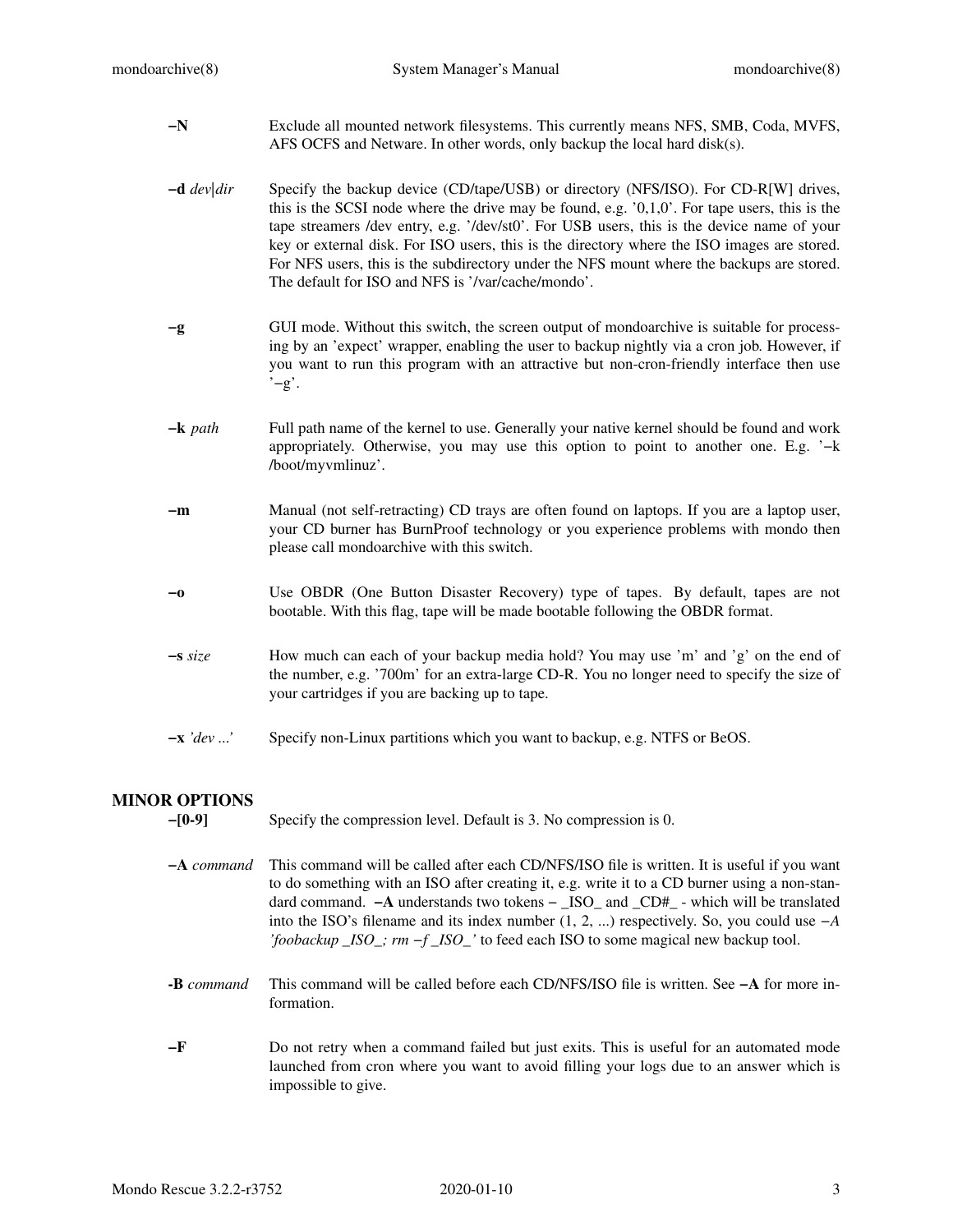| $-G$                                                                                                                                                                                                               | Use gzip, the standard and quicker Linux compression engine, instead of bzip2.                                                                                                                                                                                                                                                                                                  |
|--------------------------------------------------------------------------------------------------------------------------------------------------------------------------------------------------------------------|---------------------------------------------------------------------------------------------------------------------------------------------------------------------------------------------------------------------------------------------------------------------------------------------------------------------------------------------------------------------------------|
| $-H$                                                                                                                                                                                                               | When you boot from the tape/CD, your hard drive will be wiped and the archives will be<br>restored. Your decision to boot from the tape/CD will be taken as consent. No further per-<br>mission will be sought. Use with caution.                                                                                                                                               |
| $-L$                                                                                                                                                                                                               | Use Izo, a fast compression engine, instead of bzip2. You may find Izo on Mondo's website<br>or via FreshMeat. WARNING! Some versions of LZO are unstable.                                                                                                                                                                                                                      |
| $-M$ max-size                                                                                                                                                                                                      | Gives the maximum size of a biggie file (by default 64 MB). The value should be given in<br>kB. Example use -M 128000 to have biggie being more than 128 MB.                                                                                                                                                                                                                    |
| $-Y$                                                                                                                                                                                                               | Use Izma, the new quicker and optimized Linux compression engine, instead of bzip2.                                                                                                                                                                                                                                                                                             |
| $-R$                                                                                                                                                                                                               | Star is an alternative to afio. Can be useful for distributions considering that afio is not free<br>enough due to its age and old licenses (wrongly in our opinion). Star can be used to have a<br>better support of sparse file compared to afio. Also star supports natively POSIX ACLs,<br>whereas afio requires a special additional handlling.                            |
| $-P$ tarball                                                                                                                                                                                                       | Post-nuke tarball. If you boot into Nuke Mode and everything is restored successfully then<br>the <i>post-nuke</i> script will be sought and executed if found. This is useful for post-restore<br>customization. It is assumed that the tarball (.tar.gz format) will contain not just the post-<br>nuke script (or binary, or whatever it is) but also any files it requires. |
| $-S$ path                                                                                                                                                                                                          | Specify the full pathname of the scratchdir, the directory where ISO images are built before<br>being archived. If you have plenty of RAM and want to use a ramdisk for scratch space,<br>specify its path here.                                                                                                                                                                |
| $-T$ path                                                                                                                                                                                                          | Specify the full pathname of the tempdir, the directory where temporary files (other than<br>ISO images being assembled) are stored. See -S                                                                                                                                                                                                                                     |
| $-W$                                                                                                                                                                                                               | Don't make your backup self-booting. This is a really bad idea, IMO. Don't do this unless<br>you have really great boot disks in your hand and you are an anally retentive SOB who<br>can't wait 2 minutes for Mindi to run in the background. If you use -W then you'd better<br>know what the hell you're doing, okay?                                                        |
| $-\mathbf{b}$                                                                                                                                                                                                      | Specify the internal block size used by the tape drive. This is usually 32K but some drives<br>just don't like that. They should but they don't. That's what happens when tape drive ven-<br>dors don't talk to kernel driver writers. Try 512 or 16384.                                                                                                                        |
| -е                                                                                                                                                                                                                 | Don't eject the CD or tape when backing up                                                                                                                                                                                                                                                                                                                                      |
| $-\mathbf{f}$ device                                                                                                                                                                                               | Specify the drive on which your Master Boot Record lives. Usually, this is discovered auto-<br>matically. A good use case may be when you have software RAID.                                                                                                                                                                                                                   |
| $-$ I GRUB $ LILO ELLO $ RAW<br>Specify the boot loader. By default, your environment is examined and the boot loader can<br>usually be discovered. If you specify RAW then the MBR will be backed up and restored |                                                                                                                                                                                                                                                                                                                                                                                 |

byte-for-byte without any analysis. It is likely that you will also need to specify the boot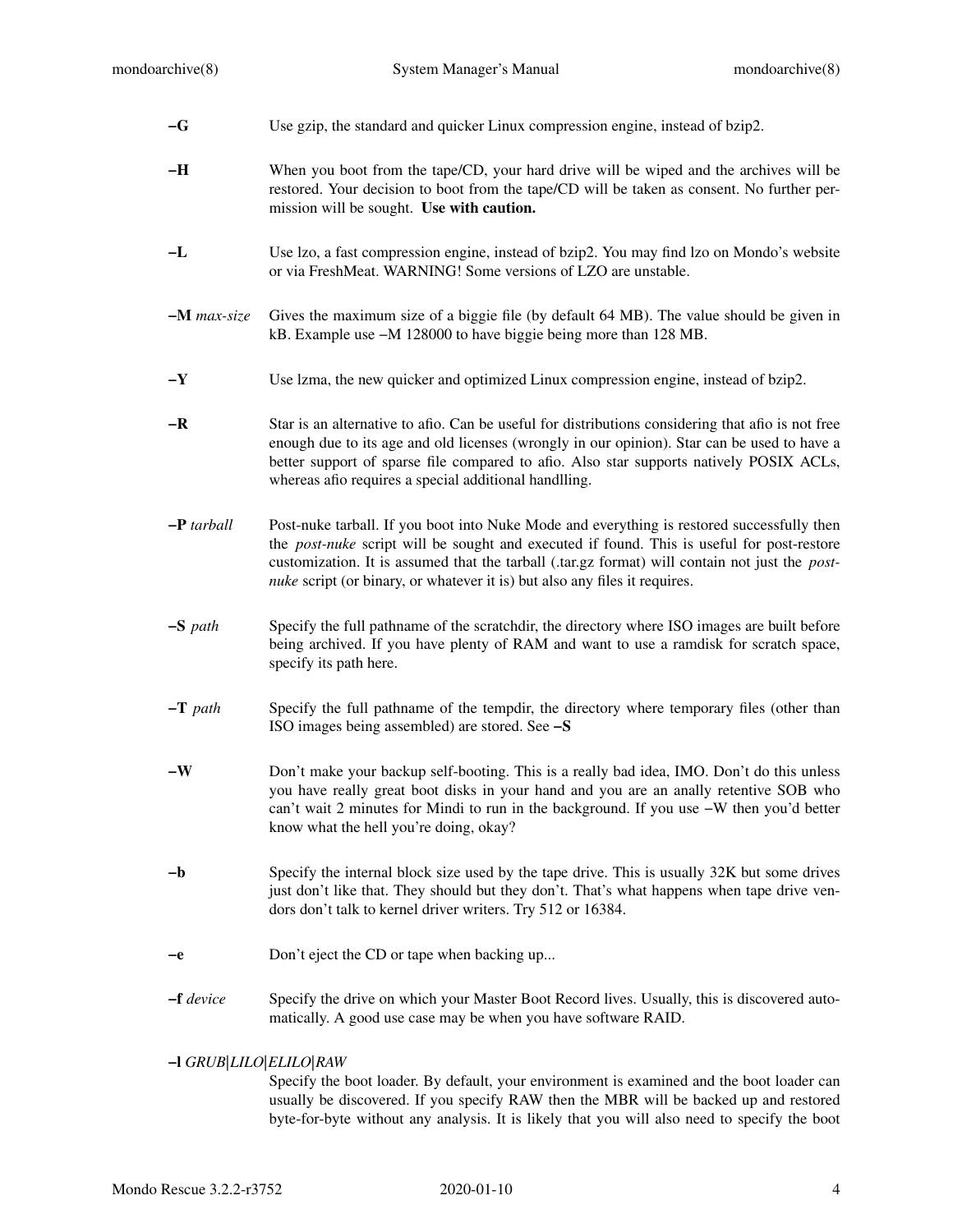device with −f <dev>. ELILO is mandatory for IA64 machines. GRUB is mandatory for now for UEFI systems.

| $-\mathbf{O}$  | Give more detailed information about the boot loader.                                                                                                                                  |
|----------------|----------------------------------------------------------------------------------------------------------------------------------------------------------------------------------------|
| $-K\log level$ | Specify the loglevel. Use 99 for full debug. Standard debug level is 4.                                                                                                                |
| $-\mathbf{v}$  | Gives mondoarchive version.                                                                                                                                                            |
| $-z$           | Use extended attributes and act for each file and store them in the backup media. Use this<br>option if you use SE linux e.g. but it will slow down backup and restore time of course. |

## **DIAGNOSTICS**

Mondo generates one additional, and extremely important file: **/var/log/mondoarchive.log.** When seeking technical support, attach this file to your email.

# **FILES**

*/var/log/mondoarchive.log* This log contains important information required to analyse mondoarchive problem reports. Did I already said that it's highly recommended to send this file with support questions.

## **ENVIRONMENT VARIABLES**

*ARCH* This variable is passed to the environment by mondoarchive so that other tools are aware of the underlying hardware architecture.

*MONDO\_SHARE* This variable is passed to the environment by mondoarchive so that mindi is aware that it's called from it and act accordingly. It contains the shared directory for the mondo package.

*PATH* This variable is modified internally by mondoarchive so that /sbin:/usr/sbin:/usr/local/sbin are appended to it systematically in order to find the required tools.

*TMPDIR* This variable is used, if defined, as the target directory to create all the temporary files needed during the operation (not the scratch files)

*MRTMP* This variable is used, if defined and if TMPDIR is not defined, as the target directory to create all the temporary files needed during the operation (not the scratch files)

With none of these variables defined, nor the -T option on the CLI then /tmp is used for temporary files.

*MRSCRATCH* This variable is used, if defined, as the target directory to create all the scratch files needed during the operation such as the archives (not the temp files). If this variable is not defined, /tmp is used for scratch files if using the CLI without -S option specified, and the largest partition available is proposed in the GUI if that one is used.

### **NOTES**

A link to Mondo's HTML-based manual (by Bruno Cornec, Mikael Hultgren, Cafeole, Randy Delphs, Stan Benoit, and Hugo Rabson) may be found at *http://www.mondorescue.org/docs.shtml* − or in */usr/share/doc/mondo-x.xx* on your hard drive.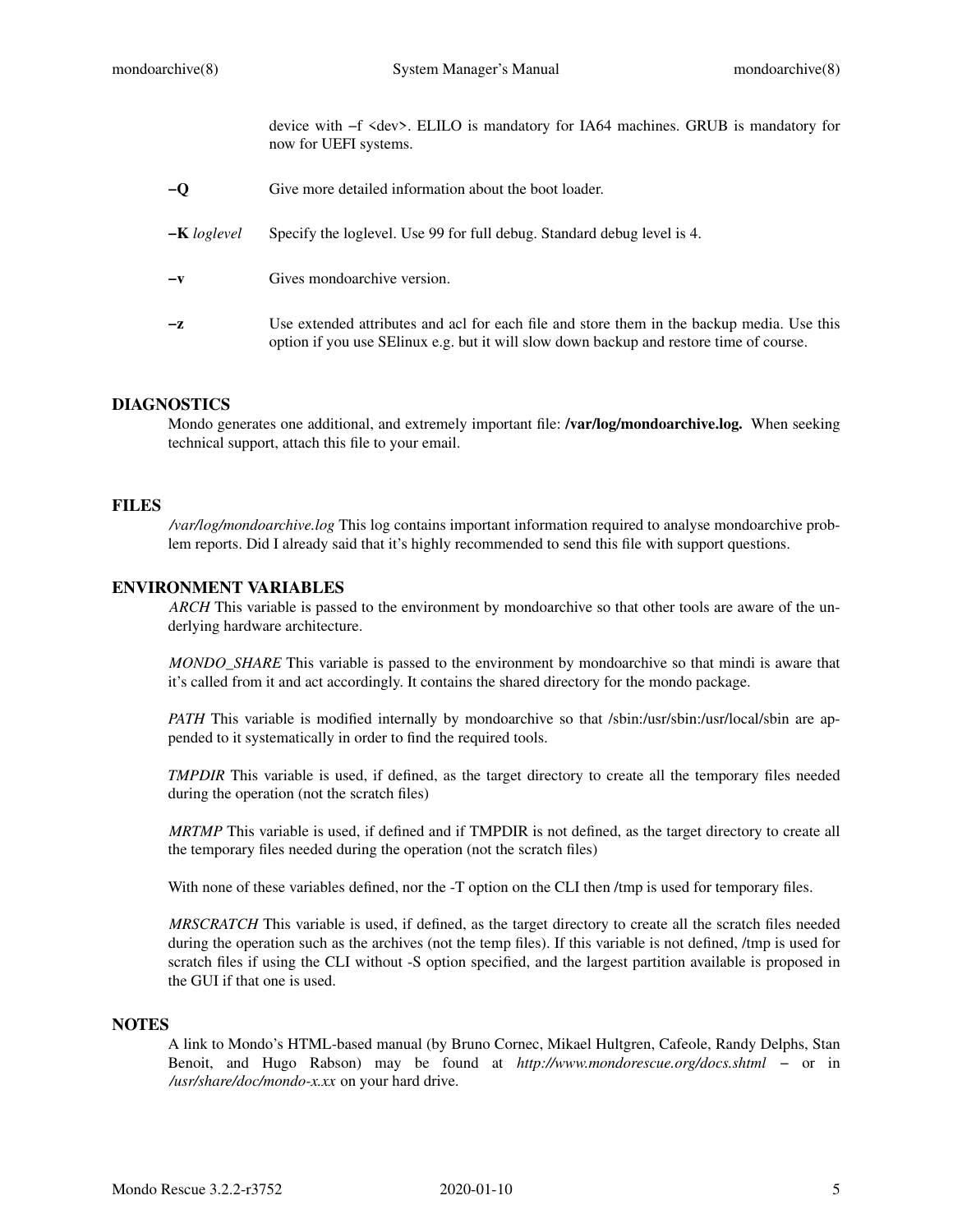### **BUGS**

It is recommend that your system has more than 64 MB ram. SCSI device order change with nuke can have unexpected results. It is recommended you use expert mode with drastic hardware reconfigurations.

## **EXAMPLES**

**ISO:** Backup to a directory; note that /mnt/foo's contents will be backed up except for its ISO's unless you exclude it, as follows: *mondoarchive -Oi -d /mnt/foo -E '/mnt/foo|/mnt/foo2' -p `hostname`-`date +%Y-%m-%d`*

Backup to ISO's non-interactively, e.g. as a job running in /etc/cron.daily: *mkdir -p /bkp/`date +%A`; mondoarchive -Oi -9 -d /bkp/`date +%A` -E /bkp*

**DVD:** Backup PC using DVD Media: *mondoarchive -OVr -d /dev/scd0 -gF -s 4480m*

**TAPE:** Backup to tape, using lzo compression (WARNING - can be unstable): *mondoarchive -Ot -d /dev/st0 -L*

Verify existing tape backup which was made with lzo compression: *mondoarchive -Vt -d /dev/st0 -L -g*

Backup to tape, using max compression: *mondoarchive -Ot -9 -d /dev/st0*

**CD-R:** Backup to 700MB CD-R disks using a 16x CD burner: *mondoarchive -Oc 16 -s 700m -g*

Verify existing CD-R or CD-RW backup (works for either): *mondoarchive -Vc 16*

**CD-RW:** Backup to 650MB CD-RW disks using a 4x CD ReWriter: *mondoarchive -Ow 4*

Backup just your /home and /etc directory to 650MB CD-RW disks using a 4x CD ReWriter: *mondoarchive -Ow 4 -I "/home|/etc"*

**NFS:** Backup to an NFS mount: *mondoarchive -On nfs://192.168.1.2/home/nfs -d /Monday -E /mnt/nfs*

Verify existing NFS backup: *mondoarchive -Vn nfs://192.168.1.2/home/nfs -d /Monday*

**USB:** Backup to your 4GB USB key, using gzip compression: *mondoarchive -OU -d /dev/sda -s 4g -G*

**RAID:** Backup PC to a Software Raid mount point, iso size 700mb: *mondoarchive -O -s 700m -d /mnt/raid*

#### **SEE ALSO**

 $afo(1)$ ,  $bzip2(1)$ ,  $find(1)$ ,  $mindi(8)$ , mondorestore $(8)$ .